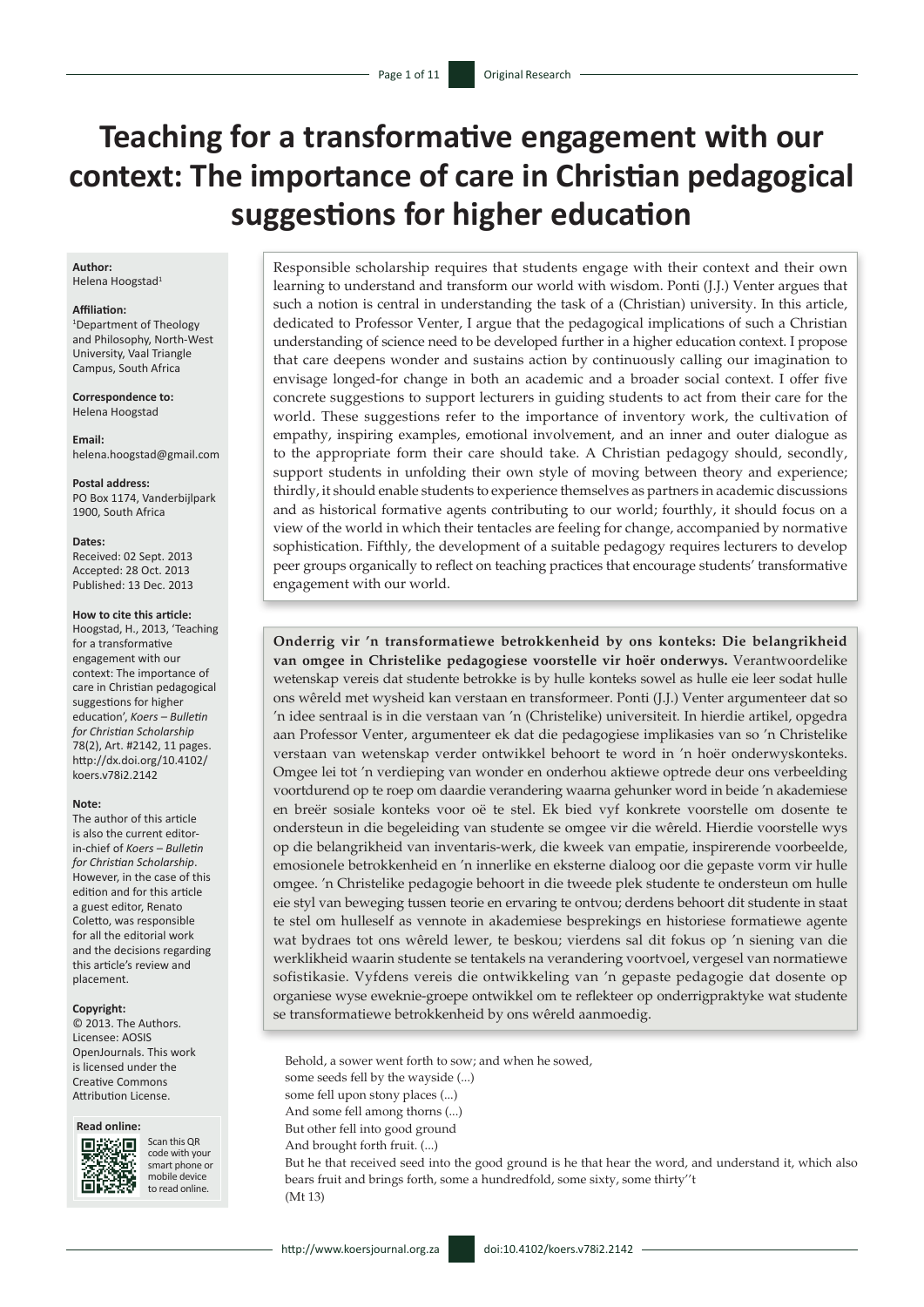Show us not the aim without the way. For ends and means on earth are so entangled That changing one, you change the other too; Each different path brings other ends in view. (Ferdinand Lassalle) (Quoted by Sander Griffoen [2012], from Koestler's [1941] *Darkness at Noon*)

# **Introduction and orientation**

It is a true pleasure and an honour to acknowledge Ponti (J.J.) Venter's scholarly work in this *Festschrift* dedicated to him. If one looks at the broad range of themes that Venter addressed during his career, one of the things that stands out is his extensive publications on and lifelong interest in the normative question of what a university is (see e.g. Venter 1975, 1977, 1978, 1982, 1984, 1994, 1997a, 1997b, 1999, 2006a, 2006b). These publications appeared in scholarly journals from the mid-1970s up to recent times, but those who know Ponti well will be aware of the many other forums (e.g. the BBS – the North-West University's notice board for personnel) in which he wrestled – responding to challenges in various contexts and always willing to engage in a constructive debate with scholars from all fields of study, students and management – with just what a university's task should be.

The largest part of Venter's career was spent at the former Potchefstroom University for Christian Higher Education (PU for CHE). In the early 1970s he studied in Amsterdam at the Free University and, a few years after his return to South Africa, taught at Fort Hare University, situated in what was seen in apartheid South Africa as the 'independent state' of Ciskei. These two events had a significant influence on Venter's own thinking about the task of a university, including the importance of a university's responsible engagement with its context (J.J. Venter pers. comm.., 2013). Ever since Venter was appointed as lecturer in Philosophy at the PU for CHE in 1970 until his retirement four decades later, he struggled to work out such a vision in more detail, often in difficult circumstances. Colleagues such as Bennie van der Walt, Elaine Botha, Lourens du Plessis and others shared Venter's commitment to a wise engagement with their context and provided a valued sense of solidarity, if not uncritical support to his developing thought (Venter 2013). However, it is probably safe to assume that during the last decades of the apartheid era the majority of staff members at the PU for CHE preferred to maintain the political and social status quo and, whilst they may have appreciated Venter's vision of the task of a university, possibly felt ambiguous and uneasy when he did not hesitate to uncover injustices and inward-looking, exclusionary practices revealed by such a vision. When the PU for CHE was superseded by the North-West University, $1$ Venter again probed deeply into its practices, uncovering instances where the university yielded to pressures within a larger ideological context, such as technicism, scientism, economism and neo-pragmatist managerialism. Venter called for a creative humane university, with scholars supporting 'the development of a responsible spirit of renewal of knowledge in their students' (Venter 2006b:357).

Venter's struggle to transform his context stems from the Christian-Reformational tradition's emphasis on a transformative engagement with the world. In this article, I will take up this issue in a higher education context. I will argue that, in a higher education context, the Christian-Reformational tradition's engagement with and transformation of culture is particularly strong in its idea of Christian scholarship as the development of a Christian perspective on subject-matter. However, with a few exceptions, there is a lack of emphasis on pedagogy and methods of teaching in a higher education context – this is a neglect which can also be seen happening generally in higher education practice. A lack of critical reflection on *how* we teach can all too easily and unknowingly lead to exclusionary and unjust practices in the construction of knowledge and also embalm a well-developed perspective that distances one from our world, instead of 'opening up' creation in the particular context of the students.

In this article I aim to contribute to scholarship on Christian higher education by offering suggestions for teaching for a transformative engagement with our context. These suggestions emphasise the importance of care and can be used when teaching both at a university with a Christian identity *and* at a university with a secular or pluralist identity.

In the first section of the article I point to the needs that currently exist with regard to a Christian pedagogy in higher education. The second section shows how wisdom, creativity and the *caritas* principle [Christian love of humankind; charity] in science are incorporated into Venter's ideas on the task of a university and responsible scholarship. In the third section, I draw on the work of Venter and others to provide suggestions contributing to a Christian pedagogy in higher education. I argue that responsible scholarship requires that we teach in such a way that students engage with their context and their own learning to wisely understand and transform our world. This means that we should attend to (1) guiding students in caring for the world, (2) unfolding a student's own style of moving between theory and experience, (3) enabling students to experience themselves as academic partners and formative agents, (4) working from a worldview in which the search for change is accompanied by normative sophistication and faithfulness, and (5) forming reflecting teams.

# **Christian teaching for a transformative engagement in higher education: Pedagogical needs A Christian Reformational approach to transformative engagement**

A transformative engagement with the world is an important theme in the Christian-Reformational tradition. The distinction between worldly concerns and God's kingdom (Eph 2:1–3; Jn 18:35–37; Mt 6:19–21, 6:24–34, 13:44–46) is *not*  taken to mean that Christians should not concern themselves with the problems or delights of this world and pay attention

<sup>1.</sup>On 01 January 2004, the PU for CHE merged with the North-West University,<br>incorporating also the staff and students of the Sebokeng Campus of Vista University<br>to form the North-West University (North-West University n.d.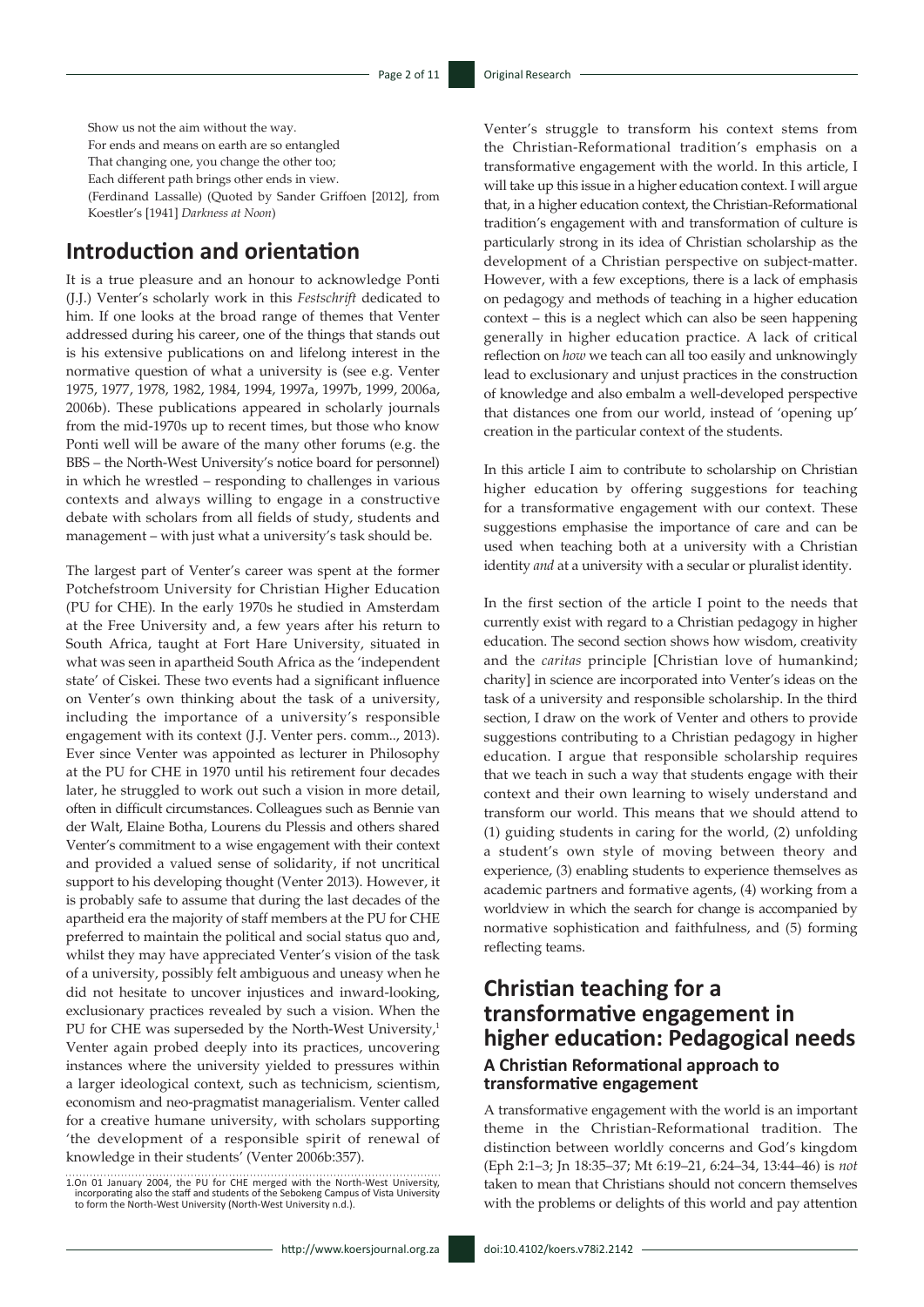only to 'higher', 'spiritual' matters.<sup>2</sup> On the contrary, such a dualistic view that focuses on Christ apart from culture is criticised (see, for example, the positions of Coletto [2012] and Van der Walt [2001:71–88, 2012:6–9] in response to Niebuhr's [1956] classification of Christian views on the relationship between Christ and Culture; see also Wolterstorff [2002a:30– 31]). God's Lordship over all of creation is emphasised<sup>3</sup> and the neo-Calvinist tradition favours a worldview in which following God's will means obeying God's central love commandment in *all* aspects of life. God's love is made visible in various laws and norms, sometimes viewed as structural conditions of the cosmos, which invite a person to respond in obedience or disobedience from her or his context. Our fallen world calls out for redemption, made possible through Christ. We are invited to share in this redemption and, through our engagement with the world, to help fulfil its promise in all aspects of life. A person's relationship with God is central in his or her response to these norms and his or her heart, the centre of a person's being, can be directed either towards God as she or he trusts in God's love, or away from God and placing his or her trust in something else, such as an aspect of creation (Clouser 2005; Van der Walt 2010:305–309).

However, the struggle between the two opposing kingdoms is a fault line cutting through everything on earth, *including* the human heart (Byker 2004; Wolterstorff 1993:268–269). A Christian's response will therefore not always be faithful and obedient; also, even with the best of intentions they can still interpret God's will and God's norms in an incorrect way, causing injustice and suffering to themselves, other people and the world.<sup>4</sup> In the same way, non-Christians can and do form insights and truths about the world in response to God's norms. The consequences of our responses are helpful pointers: suffering, oppression, and injustice can show us where we interpreted too hastily or took a wrong turn, just as shalom, with its emphasis on relationships enabling human flourishing, indicates that our response is faithful and blessed (Wolterstorff 2004b:141–154, 2004c:124–134).

A transformative engagement with the world is therefore a continuous process dependent on insight through God's grace. We are required to continuously attend to our context, vigilantly looking out for these signs in order to prudently question and enrich our interpretations and practices. In an attitude of humility, Christians should reach out to other people, including non-Christians, to really hear what they have to say, to critically and appreciatively value their insights and carefully look out for pain and suffering, including hurt and harm caused by their own interpretations of God's word and the wrong actions they perform.

### **A perspectival approach to Christian teaching in higher education: Some dangers**

One can appreciate how claiming God's Lordship over all of human life and viewing humans as *homo respondens* (Geertsema 1992, 2011; Olthuis 1993; Stoker 1967:158–175; Van der Walt 2013) in all areas of life inspired the development of a worldview and perspective on philosophy in which a coherent conceptual system is cultivated around the relevant norms for all areas of life.<sup>5</sup> These perspectives are helpful when considering how one should act in a certain context. At the same time, the challenges faced in a particular context require us to revisit our formulation of these norms for it to be relevant to this context. No human constructed system or theory is above critique, as Venter also implies in his distinction between human answering and God's laws and norms to which we answer (see the section 'The task of a Christian university: Venter's perspective on care)'.

The Reformational tradition's development of the idea of Christian scholarship stressed the importance of a Christian perspective on science (Du Plessis 1998:7; Heyns 2013). At institutions of Christian higher education, like the former Potchefstroom University for Christian Higher Education, Christian teaching emphasised a curriculum in which such a perspective on subject-matter is developed. Du Plessis (1998:7), for example, states: '*Die Christelike karakter van die PU vir CHO word gedemonstreer in die mate wat sy dosente, studente en navorsers 'n Christelike perspektief op en in hulle vakgebiede uitwerk*' (original emphasis). ['The Christian character of the PU for CHE is demonstrated in the extent to which its lecturers, students and researchers *develop a Christian perspective on and in their respective fields of study*'].

This emphasis on a Christian perspective has led to a rich conceptual structure to support scholarly work that acknowledges an integrative, coherent vision of reality in which our response to the law-structure of reality is central. Whilst the Reformational highlighting of learning as a perspectival enterprise is valuable in its denial of a 'neutral' science and the development of a unique Christian voice within the common human practice of scholarship<sup>6</sup> (see Wolterstorff 2004a:285–286), there are limitations to and dangers in such an approach to Christian teaching.

The emphasis on content perspective might be limiting in the sense that an intellectual, academic understanding is seen as sufficient, with little consideration of how to put such knowledge into concrete action (Van Dyk 2000:23). If Christian scholarship is reduced to a Christian perspective on subject-matter a dualism between theory and practice is likely, where abstract concepts are disconnected from students' and lecturers' daily life (*ibid*:24).

Furthermore, especially in those Christian institutions where its constituency is perceived as quite homogenous

<sup>2.</sup>See, for example, Kuyper ([1931] 1994:30): 'Henceforth the curse should no longer rest upon the world itself, but upon that which is sinful in it, and instead of monastic flight from the world the duty is now emphasized of serving God in the world, in every position in life.'

<sup>3.</sup>In this regard, the following famous quote from Kuyper (1998:488) comes to mind: there is not a square inch in the whole domain of our human existence over which Christ, who is Sovereign over all, does not cry, "Mine!'

<sup>4.</sup>See, for example, Hart's (1994) discussion of some of the dangers of oppression and<br>exclusion in the thinking of the reformational philosopher Stoker; see also Olthuis's<br>(2012:5–6) explanation of the worldview crisis tha between 'our implicit emotionally based worldview and our explicitly confessed and articulated worldview'.

<sup>5.</sup>See Dooyeweerd (1955), Stoker (1933, 1967, 1970) and Strauss (2009) as examples of such an effort.

<sup>6.</sup>Indeed, it might be argued that such a shared and distinct Reformational perspective was what enabled the vocal and critical minority 'voice of Potchefstroom' to become a voice of conscience within apartheid South Africa.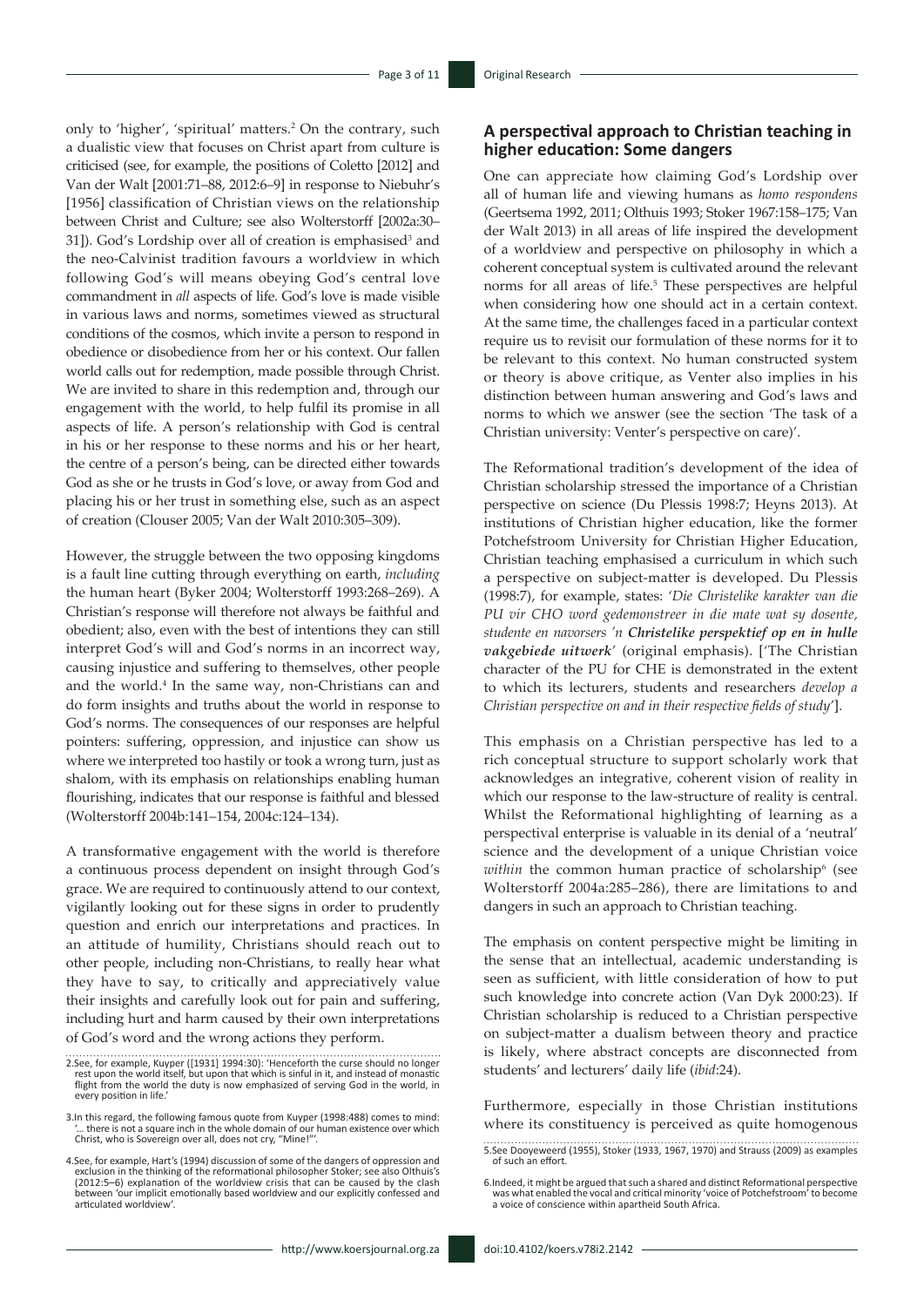and where an inward-looking tradition develops rather than an engagement within a common human practice of scholarship, *a* perspectival emphasis might tend to become institutionalised and canonised, so that the emphasis is less on learning being 'shaped by our contingent particularities' (Wolterstorff 2004a:286) and more on access control mechanisms which subtly keep out those who might challenge the perspective and status quo. It seems that the more a Christian perspective is identified with a static rational system (often connected to a worldview as a framework of conceptualised beliefs with the hazard of being seen as a set of dogmas) the more likely it is that a hierarchical system will develop where students' contributions to and critique of the particular perspective is delayed until they fully understand such a system. In circumstances like these, critique and possible new contributions are too easily dismissed on the grounds that the particular person simply does not understand 'the theory' or 'the perspective' well enough. Again, a schism between theory and practice can easily develop and urgent appeals to transformative action can be delayed almost indefinitely through a rational system protecting the status quo, rather than serving the Lord.7

If *Christian* teaching in higher education is limited to the teaching of 'the Christian/Reformational *perspective*' on subject-matter, it poses a threat to a transformative engagement with our world. I agree with Smith (2009:17–19, 228–230) that higher education is not only about information and the development of a Christian perspective but should be re-visioned as a formative project in which both students and lecturers *participate*. Response-able scholarship should therefore include a careful consideration of the way in which we teach in higher education.

### **Christian pedagogy in higher education: Needs**

To those of us who are called to walk with God in higher education, the scholars and teachers who are invited to take part in a 'multidimensional, formative (...) activity which gives direction to a person's development by guiding, unfolding and enabling her or him to understand and accept her or his place and calling in God's world' (Van der Walt 2012:12; see also Van Dyk 1997:156–161, 2000:83–109) and to share and open up to students the delights found in learning, to exhibit shalom and equip for shalom (Wolterstorff 2002b:253–264), 'providing' a Christian perspective on subject-matter can clearly never be enough. Indeed, as faithful Christians, one of the important considerations should be *how* we sow the seeds of the Gospel in our teaching. *How* do we teach to serve students in learning how to engage with our context in transformative ways? What teaching practices will invite students to participate in the further construction of knowledge whilst drawing on their intimate awareness of their context in order to change our world to be more lifeaffirming, just and caring? In what ways can our teaching open up creation in the particular context of students rather

than distancing them from it through a perspective which isolates instead of connects?

Van Dyk's *The craft of Christian teaching* (2000) and, to a lesser extent, *Letters to Lisa* (1997), were written in response to the perceived lack of a Christian pedagogy in education (see Van Dyk 2000:xi, 17–19). Van Dyk's integrated approach to Christian teaching and his many excellent concrete suggestions for Christian teaching are helpful in the further development of a Christian pedagogy in which we teach for responsible scholarship and a transformative engagement with our context in higher education. However, his work, as well as contributions by many other Christian educationists in the Reformational tradition, seems to be written largely for Christians teaching at institutions with an explicit Christian identity.8 Because most Christians in higher education probably do not teach at Christian institutions, it is important to look at the possibilities and limitations of Christian teaching methods and lecture room structuring in this context as well: it might be a significant aid also for Christians who teach at universities that are now pluralist or secularist but formerly had a strong Christian identity, such as the current North-West University<sup>9</sup> in South Africa or the Free University in Amsterdam.10

Careful reflection on pedagogical issues seems to be side-lined in higher education practice generally. Often, these matters are confined to those academics in Education departments specialising in pedagogy, or else the responsibility for everything that has to do with the *how* of teaching falls to an Academic Support Services desk providing short training sessions to lecturers interested enough to attend. There appears to be an unspoken 'hands off' agreement between lecturers, where each lecturer is free to teach in whatever way suits her or his preference, as long as it conforms to some external basic requirements and student satisfaction measured by some evaluation form. What is lacking is sustained communal reflection, self-evaluation and a buzzing evaluation by peers with a shared vision. For teachers at higher education institutions with secular or pluralist identities such a gap can present an opportunity to invite colleagues – and perhaps students too – to reflect with them on teaching strategies that encourages students' (and their own) transformative engagement with their context. Such a focus point is relevant to more than just Christian lecturers. Whilst concrete issues can invite shared initiatives in spite of differences of belief, the normative nature of such an investigation naturally leads to questions of trust, hope and religion. This offers Christians a chance to show Christ's love in concrete ways rather than remaining stuck in debates on issues of belief and whether faith has a place at an academic institution. It is also a superb occasion for Christians to learn

<sup>7.</sup>See Hart (1997:19–53 and especially pp. 26–30) for a discussion on the way in which this spirit of controlling reason shuts down those paths of exploration that cannot be contained in its own bounds.

<sup>8.</sup>Van Dyk's (2000:64) view of the ultimate goal of Christian teaching as 'to lead students into knowledgeable and competent discipleship', for example, is not easily translatable into a secular or pluralist setting.

<sup>9.</sup>The merger referred to in footnote 2 marked the end of the distinct Christian identity of the PU for CHE (see also Froneman 2012).

<sup>10.</sup>See, for example, Byker's (2004) comments on the changes to the Free University's institutional identity.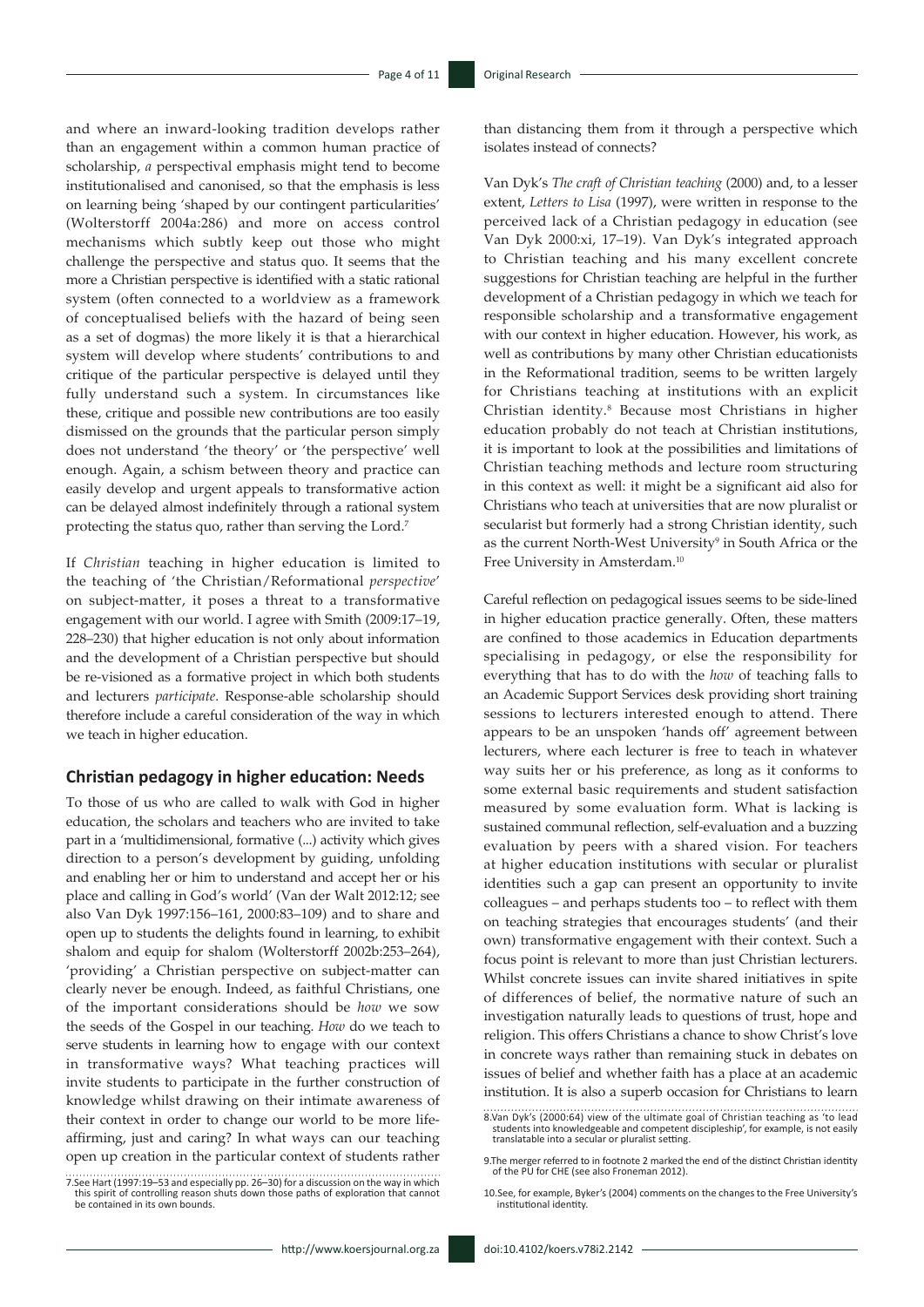from others, to grow in insight and humility as they are engaging with their context as a shared context, as well as their own learning.

I offer five pedagogical suggestions for a transformative engagement with our context that goes beyond the teaching and development of a Reformational perspective. These suggestions are offered to Christians teaching at higher education institutions with a Christian identity as well as secular and pluralist institutions, and also to those academics who value a scholarly and transformative engagement with their context. In developing these suggestions, I draw on the notion of care and wisdom $11$  developed by Venter, as well as on contributions by Reformational scholars such as Nicholas Wolterstorff12 (1993, 2002a, 2002b, 2002c, 2004a, 2004b, 2004c), Doug Blomberg13 (2005, 2007) and John van Dyk (2000), and Catholic educationist thinkers Paulo Freire (1970) and Thomas Groome (1980, 1998).<sup>14</sup>

# **The task of a Christian university: Venter's perspective on care**

It is impossible to provide a detailed description of Venter's work on the task of a university within the limits and scope of this article. In this section, I will highlight his view on the task of the university as it relates to a transformative engagement with our context and care. Venter (1997a:462, 1977:303) asserts that the heart of the university consists in cultivating responsible scholarship.

Responsible scholarship requires us to distinguish between coherent creaturely conditions for existence and power-exercising patterns (*magsuitoefeningspatrone*), such as theoretical constructions and rational rule systems (Venter 1975:414–417, 1978:5–50, 1984, 1997a:461–465). This distinction collapsed in the modern era, where the human being as subject conquered the world as picture (Heidegger 1938:85–87) (see also Venter 1997a:456–457, 464–465). In this one-sided view of knowledge, the subject forced nature to answer to its plan for ordering the objective world in rational power systems (Venter 1997a:450, 453–454, 456–459, 464–465, 2006a:312–313). However, if knowledge is seen not primarily as the subject's exercise of his or her power but rather as a gift to be shared, then a *caritas* principle can form the basis of science.

- 13.See Blomberg's development of the notion of learning as active responding (Stronks & Blomberg 1993), his development of Freire's problem-posing approach into a three step model consisting of play, problem-posing and purposeful response (Blomberg 2007:9, 179–212), wisdom as the quest for context-sensitive judgements that leads to grounded normative dispositions instead of a focus on justified true belief, and acknowledging various ways of knowing, or ways of wisdom (Blomberg 2005).
- 14.Groome (1980, 1998) and Van Dyk (2000:183–217) develop further the shared praxis approach of Freire (1970), where students and lecturers grow in wisdom as insights are shared and an attitude of appreciation and respect for various gifts exists.

In responding to norms and natural laws, *caritas* science aims to unlock conditions for existence in its constructive coherence and in community as part of our responsibility to care for and with others; it is love as 'sharing in caring' (Venter 1997a:463–465, 1997b:25, 1984). It is only when we admit our limitations – we do not possess the world as picture – and carefully look at our constructed rules in dialogical coresponsibility with others that we might be able to see the creaturely conditions for existence in their coherence (Venter 1997a:465). Nevertheless, to develop insight into norms is problematic, argues Venter, as all induction includes a jump (Hume) and norms do not follow from facts (Kant). However, there are warning signs pointing to rule systems that are off course, revealing that we have not really reached the fundamental conditions for existence (Venter 1997a:465). The presence of pain suggests a *different* concept and formulation of a law of nature and/or a norm and invites us to work on it innovatively-theoretically (Venter 1997a:462–463, 465).

With *caritas* science, love puts innovation and rule systems in broader context and asks us to consider as many relationships as possible (Venter 1997a:465). Changing or transcending existing relationships creates new meaning, which is the essence of creativity. Creativity should therefore form part of a *caritas* approach to science and keep up the utopian imagination to think a different world: a world of care and charity (Venter 1997a). It will be helpful to explain our academic processes of knowing in a cultural way, as this will lead to a healthy relativisation of current forms of thinking and understanding (Venter 2006b:363–365).

Venter (1997a:462, 466–467) describes wisdom as the practical side of *caritas* science and connects it to practice, good sense and discernment. We are not confronted with subject problems only but also with life problems. Education should support students in taking responsibility in response to challenging and real problems (Venter 2006a:314, 1978, 1975:414–417). Theory formation should be filled in with practical experience to enlarge insight into laws and normative rules (Venter 1982, 2006a). However, answers to the following questions cannot be deduced from these norms: In what practical situation(s) should we put the normative insights in action? And how should we do it? Furthermore, sharp insight into theoretical and practical norms (as broad norms valid for a situation) does not guarantee that we will know how to act in a particular situation, or that we would be willing to act in such a way. A healthy tension between the demands of science and the serving of wisdom may help in breaking open the destructive narrowness of abstract science to show ways to wisdom. If we are searching for wisdom in a university context, we should strive towards the cultivation of discretionary power and discernment. It is important to help students understand that science becomes oppressive when it straightjackets reality into a theory and assumes it is, in itself, already wisdom. Students can be made more skilled in recognising pain and suffering, seeing coherences (especially through philosophical and interdisciplinary cooperation) and distinguishing between important and unimportant, good and bad if they are exposed to situations which

<sup>11.</sup>The biblical orientation to wisdom in education (see Blomberg 2005, 2007; Groome 1980, 1998) is helpful in replacing the theory–practice dichotomy to enable a transformative engagement with our context. Wisdom is seen as the realisation of value in hearing the call of God, interpreting it in our context to understand what God requires of us, making it present to others in life-giving ways and acting in accord with this.

<sup>12.</sup>See especially Wolterstorff's idea of teaching for responsible action (Wolterstorff 2004b, 2004c) and teaching for justice and shalom, including the cultivation of dispositions to act justly and develop ethical character (Wolterstorff 2002b:264, 2002c, 2004b, 2004c).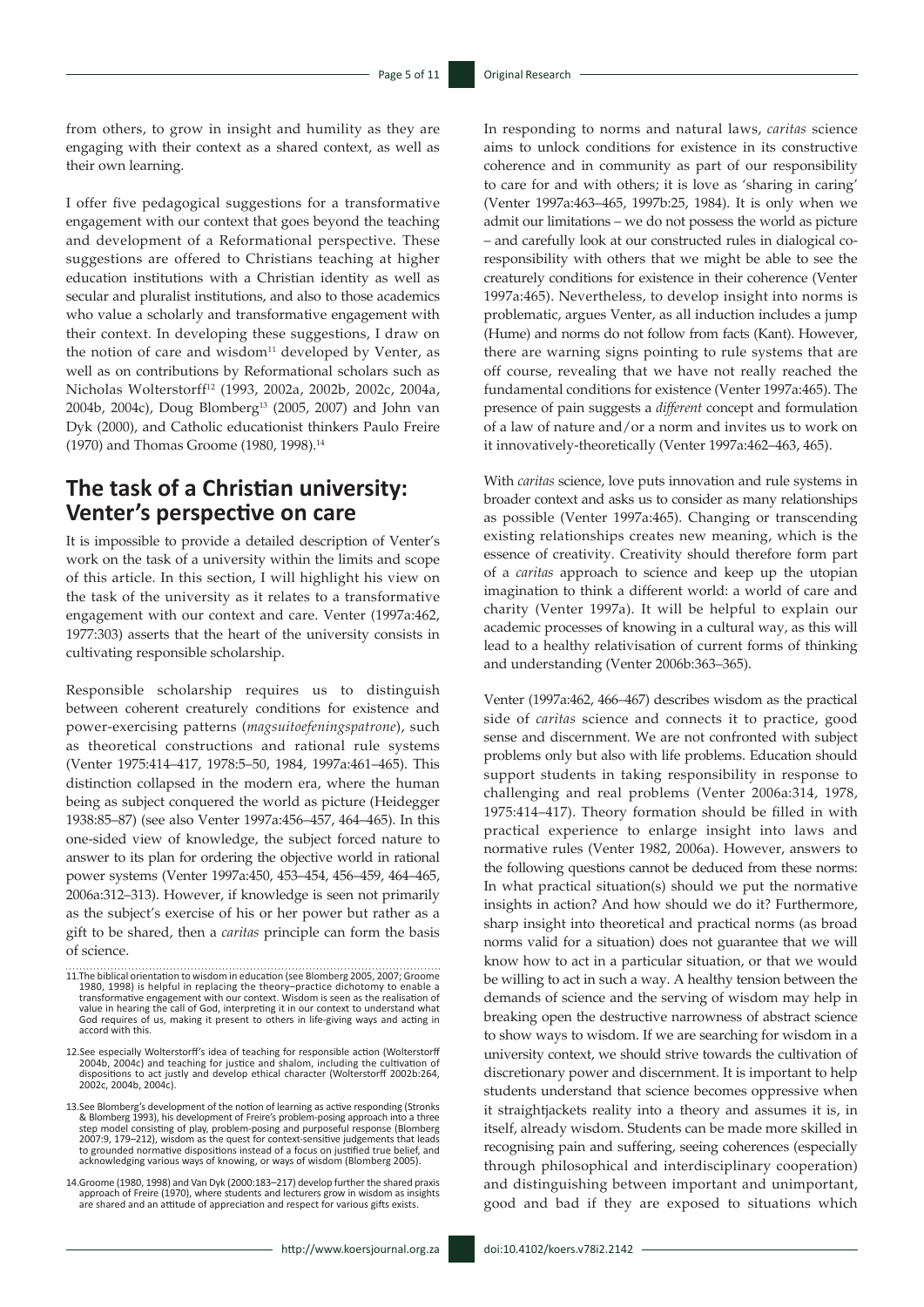require creative, practical decisions beyond laboratories and computer simulations (Venter 1997a:462, 469, 2006a:305–308). Much more needs to be done about the development of such a way of teaching, concludes Venter.

# **Teaching for a transformative engagement: Suggestions to explore**

How should we teach in a higher education context where knowledge serves wisdom in not only understanding, delighting in and discovering our world but also in engaging transformatively with the hurt, pain, injustice and hope around us towards healing? In this section, I offer five suggestions for a pedagogy aiming at students' transformative engagement with our context. The first suggestion with its focus on care is explored in detail whereas the other suggestions are described briefly here and discussed in more depth in articles elsewhere.

# **Guiding students in continuously delving into and acting from their care for the world**

I argue that care deepens wonder and sustains action by continuously calling our imagination to envisage longedfor change both in an academic and in a broader social context. In guiding students' care, lecturers should help them uncover what they care for, explore its emotional landscape and connect it as richly as possible to other forms of care and scholarly endeavours. Five concrete suggestions are offered to support lecturers in guiding students to act from their care for the world. These suggestions refer to the importance of inventory work, the cultivation of empathy, inspiring examples, emotional involvement, and an inner and outer dialogue about the appropriate form their care should take.

#### **Wonder deepened by care**

It is almost platitudinous, but true, to state that for any meaningful teaching to take place, students must be interested in the particular field of study and study material. However important curiosity may be, though, I want to argue that it needs to be deepened and vitalised by *care*.

We should be critical of the flattening of wonder supported by a pedagogical approach which has been hardened into a few techniques to 'catch' students' attention – catchy video clips at the beginning of a class, cute or funny moving pictures on a PowerPoint® slide to keep students interested, variation in tone and media usage, witty remarks and a good peppering of questions to keep the students at the back from playing with their cell phones. The problem here does not lie so much in what is done than in an acceptance that it is the natural state of students not to be interested in the subject field and that they should be kept entertained or interested by the lecturer in order to complete the course successfully and get value for their money. Whilst such a flat, almost parasitic version of curiosity has certainly become more pressing in the last decade or so, it is clear that such an interest belies the true meaning of the word and is built on a decidedly nonengaging consumer needing to be fed, with interest cynically calculated in terms of what can be gained by either side.

On the other hand, lecturers can guide students to deepen both the playful element in curiosity and the activating element in wonder by connecting it to what students care for. Lecturers can help them uncover what they care for and guide them in exploring it and connecting it to other areas of care. Such a network of care should be explored on as many levels as possible, including its connection to subjectspecific concerns, interdisciplinary considerations, everyday questions as well as the rich emotional tapestry of care.

Heartfelt care sustains wonder. Wonder is then based not only on attraction and intrigue, but also on an attentive 'looking out for' and actively searching for what is best for that or those which one cares for. It can then lead forth our imagination to envisage possibilities for change to be enacted. This is not only an imperative starting point if we want to teach for a transformative engagement with our world but also becomes a sustained source of action which students and lecturers continuously delve into. In this way, caring is made visible as doing<sup>15</sup>.

### **The role of lecturers in guiding care**

A concern might be raised at this point. A student might care for himself or herself or some group that he or she identifies with or he or she may care deeply for material possessions only. All forms of care should surely not be encouraged? In response, the following need to be highlighted: care and change are normative concepts.16 Just as change in itself is not intrinsically good, all manifestations of care are not equally praiseworthy. But action that is *not* informed by care, because of either a careless approach or inauthenticity, is problematic and dangerous (Buijs 2012:4–9; Venter 1997a, 2006b). Care as such remains an important starting point and sustenance for any form of change.

So, I am not arguing that all care is good care; however, I do argue that care should inform transformative engagement. A lecturer cannot ensure that a student cares in the 'right' way, nor is a lecturer expected to create care where there is none. What a lecturer should do is guide students to uncover what *they* care for, explore its emotional landscape and connect it as richly as possible to other forms of care and scholarly endeavours. If guided properly, enriched care enlarges students' possibilities for participation in opening up creation in their context and in response to what they care for:

• Initially, a student might identify a sole focus of care, but exploring it may lead to the discovery of further avenues of care. For example, a student seems to care only for material wealth but starts to realise that she or he collapsed care for her or his own well-being into material wealth only and that well-being calls forth an abundance

<sup>15.</sup>In this regard, see also Blomberg's (2007:200–205) view on wisdom as the realisation of value as related, but with a different emphasis.

<sup>16.</sup>See also the section 'A worldview in which the search for change is accompanied by normative sophisitication/faithfulness' in this regard – the five main suggestions offered in this article necessarily complement one another.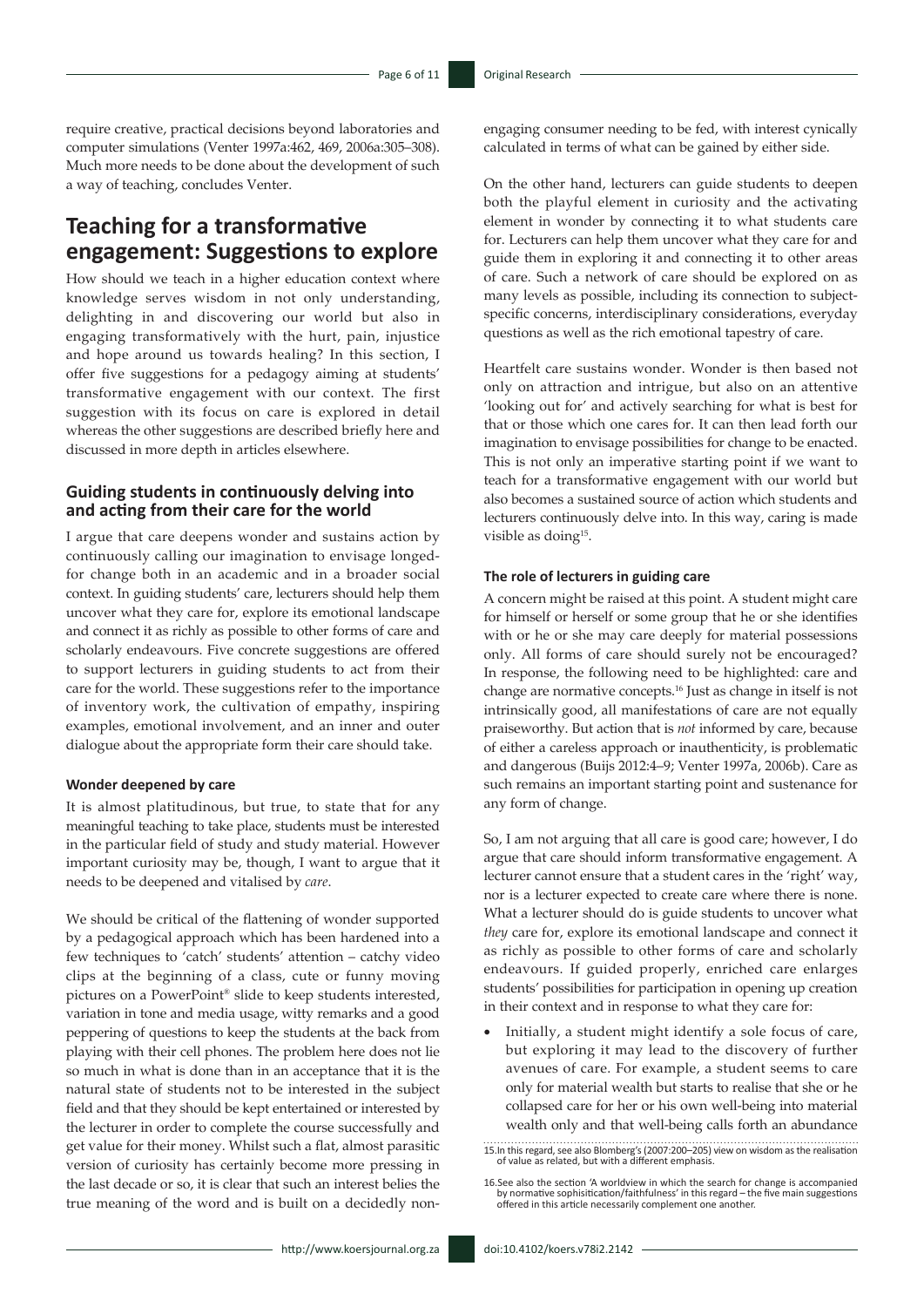of avenues of care in a particular context, including care for others.

- Telling the story of how she or he came to care about specific issues/people/things may lead a student to questions on avenues that she or he did not explore. A neglected area of care might resurface and, along with the possibility of questions as to why it was neglected in the first place, create the opportunity for a broader base of care. For example, a student cares for 'his people', seen as fellow-Afrikaners, but telling the story of the development of his care may reveal the basis of his care to be solidarity with people who are marginalised, which creates the possibility for a broader care-base.
- Having the opportunity to hear other students talk about what they care for (especially in a classroom which is not homogenous in terms of class, race, gender and religion) has great power to call someone's attention to injustices, pain, love and surprising hope that they were previously unaware of. Christians should welcome such an opportunity as a way of becoming aware of others' suffering and helping other students to also become more sensitive to sorrows. In suffering-with others, Christian students can work with fellow students in responding to injustice and suffering. It also provides an opening to show God's care and love, our hope, in concrete terms.
- Guiding students to continuously delve into and act from their care for the world enables Christians to show their care in concrete terms, with a great likelihood of at least some possible connections with the cares of non-Christians,<sup>17</sup> whilst at the same time opening up opportunities to talk about differences. This provides Christian lecturers and students in secular or plural institutions with the opportunity to integrate their faith with the scholarly work being done at their in institution in an organic way. Such an approach is helpful because it is not preaching from afar; it is not hammering on theoretical arguments to support statements of belief; it is not presented as one perspective to be chosen amongst many; it is not a battle on the field of reason to win over the other side. It meets non-Christians where they are, exactly at the spot where they care for something. Care is central and there is a good chance of agreement on some aspects.
- If what we care for is centre stage, then the discussion in class matters. Even if my worldview differs from another student's worldview, our shared but differently coloured care will make it more likely for me to listen carefully to his or her contributions, taking seriously the suggestions for change and immediately calling forth normative aspects of change. The table is set for a fruitful dialogue: real concerns, high stakes; likely connections in overlapping areas of care; differences arising in what one cares for beyond the overlap as well as in the appropriate

action called forth. In evaluating and appreciating various contributions, differences in ultimate commitments will come to the fore in subtle alterations of focus and different forms of care. In discussions like these, the different suggestions for care can be seen as valuable in opening up further suggestions for acting with care with regard to an issue/person/thing dear to both parties.

- This way of guiding students in continually delving into and acting from their care for the world is promising for countering the attitude of friendly indifference sometimes experienced in classes where students' 'own opinion' on social and subject-specific issues, based on their worldviews, is asked for (e.g. in the compulsory *Understanding the world* modules at North-West University in South Africa18). Even though students' answers to seemingly topical issues vary widely and often clash head-on, very often no negotiation or real interaction takes place and friendly indifference prevails. It is possible that students' perceptions of political correctness are in cases like this at odds with the intention of a lecturer or institution to acknowledge the role of belief in scholarly work. However, this attitude seems deeply cynical in suggesting that differences in conviction do not really seem to matter all that much, as reality 'outside' goes on regardless of what we believe; it might also be dangerously naive in suggesting that profound differences in world orientation do not suggest real conflict at all.
- A growing awareness of the emotional landscape of care can enable an exploration of that which hinders or prevents you from caring19. A purely selfish care or an obsessive care will most likely yield an emotional landscape that is sparsely populated in some parts and over-intense in others. Few and seldom-travelled paths between these areas suggest a resistance to connecting these forms of care with other forms of care unless folding it in on itself. Emotional tension in exploring connections becomes available as working material that can be followed up by students.

### **Pedagogical suggestions**

How can we teach for a transformative engagement with our context where care informs and sustains our action? What can we do to encourage care that is sensitive to injustice, pain, suffering and hope, whilst at the same time delighting in and discovering in a student's context? The following five concrete pedagogical suggestions may be useful (1) connect their own experience of suffering and hope to what they care for (inventory work); (2) connect the empathy that they feel for others' experience of pain and hope with what they care for (cultivating empathy); (3) show students that active care is possible (inspiring examples); (4) encourage an emotional involvement; and (5) encourage an inner and an outer dialogue as to what form care should take.

<sup>17.</sup>This touches on the interactionist model that Wolterstorff (2004c:124–134) uses to describe Christians' way of interacting with other participants. Particularly noteworthy is his suggestion that when Christian critics of social practices speak to<br>society generally (where many members of society do not take the biblical texts<br>as authoritative), they should appeal to whatever ethica members of society, searching for acknowledgment of the principles they believe correct.

<sup>18.</sup>These compulsory modules were introduced after the former PU for CHE was transformed into the secular North-West University (NWU). According to NWU's vice-chancellor, these compulsory modules continue to allow students' religious<br>perspective to play a role in science via compulsory modules presenting an array of<br>religious perspectives and worldviews to choose from (Elof

<sup>19.</sup>In this regard, see Olthuis's (2012:4–5) discussion of expectancy filters.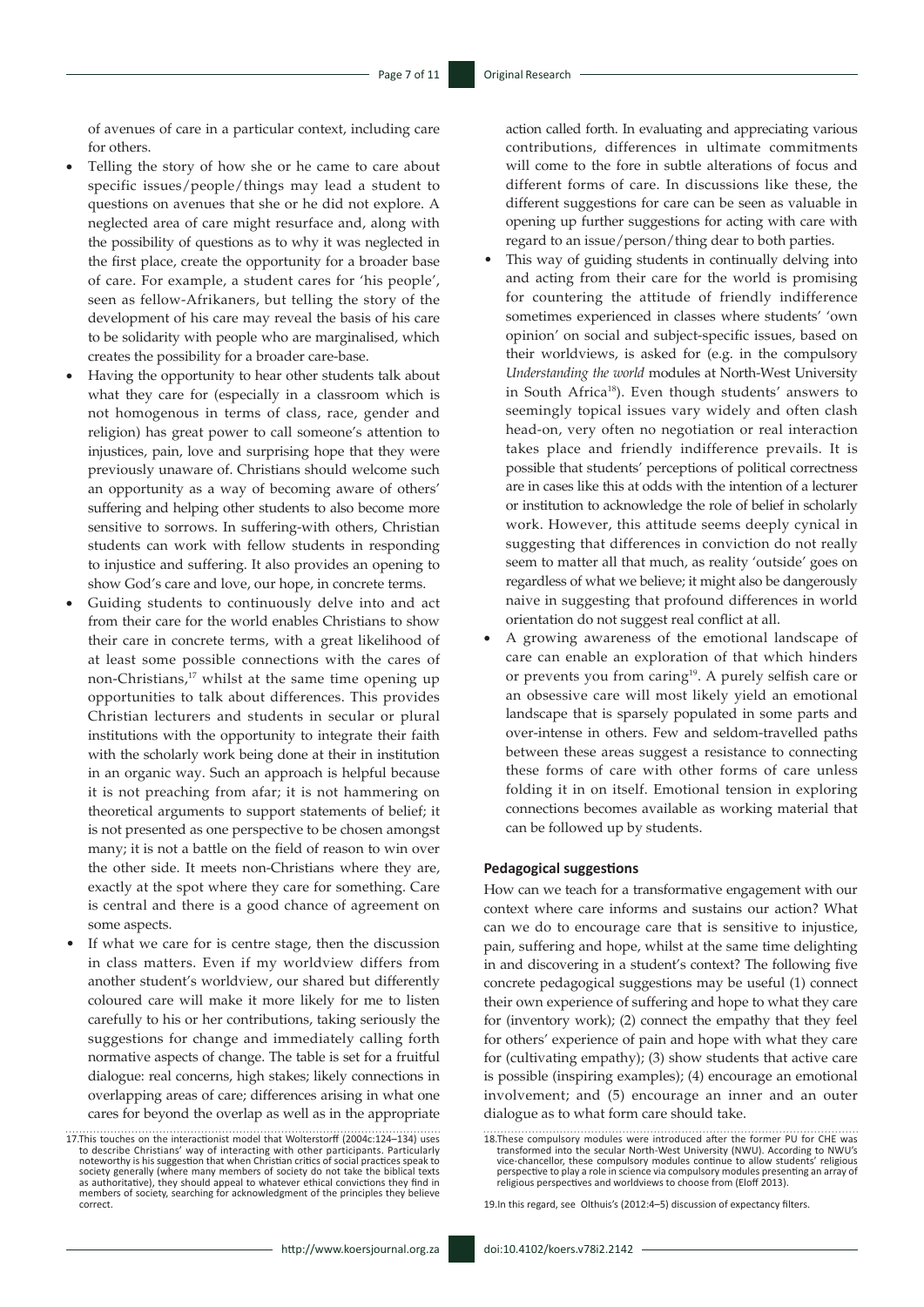**Inventory work:** To help students uncover and act from their care, the lecturer needs to know them. Ample time should be given for inventory work at the beginning of a module. As every student's journey is important, one needs to know him or her personally in order to serve his or her development well with personalised learning<sup>20</sup>. Some of the questions that are relevant to such inventory work includes: Who are my students? What are their gifts? What are their needs? What are their experiences? What are their interests? What problems and distortions in their lives should we reckon with? (Van Dyk 2000:131–138, 225–227). One can also get to know students better by asking why they are taking the course and why they are at university. It is important to understand that these questions are not merely icebreakers for the students' sake. The answers are important to help a lecturer form a picture of each student.

A lecturer may also enquire into that which moves a student, and ask for personal stories of suffering, rage, hope or inspiration (see also Buijs 2012:7). These kinds of question are probably better placed at a later stage of the module, timed right to tie in with a particular nodal point and after some work in which students have had the chance to witness the lecturer and/or other academics' emotional involvement with the theory and issues. When such stories are shared, the lecturer should clearly communicate his or her respect and appreciation for students' willingness to share their experiences and what they care for with him or her. If a lecturer understands what students care about, these issues can be used as very real and important examples in class. It is also important to remember that a student's experience of sharing these stories, in whatever format, creates a shared space where it is legitimate to care and to struggle with what we care for. This contributes to students' further exploration of how they care and what difference it makes in later class activities, in an organic and non-coercive way, with other students. If a group is expected to work out an answer to a question related to scholarly work, some students might now introduce an aspect of their story, even a turning point, as part of their contribution. To a large extent, the preceding work and the importance it placed on the person reaching out to the greater context made such a growing awareness and shared contribution possible.

**Cultivating empathy:** If we assume students' humanness, we can cultivate their empathy by sharing other students' and our own stories, but also through exposing them to films, documentaries, photographs and poems in which our humanness is expressed in relation to our world<sup>21</sup>. If lecturers are not too hasty in pointing out the relevance of a film or telling students what they can expect to find in a story and instead listen long and carefully to what it is that appeals to students, they will more likely be rewarded with a layered response and nuances which can be followed up to yield rich and sophisticated responses.

20.See Van Brummelen's (1984:80) discussion of personalised learning.

**Inspiring examples:** When it comes to caring and acting on care, people are probably to a greater extent moved by real people who inspire than by abstract principles. Lecturers can invite students to share some inspiring examples of care and can also contribute examples of people who cared deeply about both the subject and their context. These examples offered by the lecturer can be deeply influential in creating appreciation, carefulness and humility, as well as in erasing the split between theory and practice and drawing students into the subject field – *with* their cares. Reflecting on these examples might show how someone's care made her or him search for a solution to a problem with courage, a vision, a calling, conviction and love. It can be shown how such care led to an opening up of a subject field – but it will also make clear that honest, active care does not present a solution to every problem and, indeed, does not always yield normative results. This forms a good starting point for a discussion of what good science is. It will be valuable not to be prescriptive in telling students that 'this is a role model because ...' but rather share the story of a particular person which the lecturer found to be an inspiring example and allow students to respond to this in a way which seems appropriate to them. It is, of course, not necessary that all students feel equally inspired by an example; it can be helpful to understand students and what they care for by exploring why some students feel inspired by a particular person and others not.

**Emotional involvement:** Care cannot be reduced to its emotional properties, but emotional involvement should be welcomed, as it accompanies care, help sustains challenging work and weaves an intricate pattern of understanding and imagining (Egan 2005; Jensen 2005:68–80). It also opens up connections to their own stories and inspirations, and provides access to their worldviews and a greater understanding of the functioning of their own worldviews (Olthuis 2012).

**Inner and outer dialogue on care:** It is important to help students open up a space for an inner and an outer dialogue on what they care for and how to care (Buijs 2012). Some students might be hesitant to engage in such a dialogue on care, especially when they see normative issues as decrees from outside which need to be obeyed without question. I do not advocate 'shocking' or 'shaking' students' foundations to put them in a position where they are faced with the vulnerability of their own position.<sup>22</sup> I fail to see the advantages of a position where students are made to feel confused, vulnerable and seemingly without a riverbank near. The desperate 'sink or swim' feeling caused by this leads to anxiety, which is often countered by clinging to the lifelines thrown by the lecturer. I would much prefer to see a careful, fascinated getting to know about their own inner landscape in discussion with others crossing a different inner terrain but responding to similar issues in their context. Our inner landscape does not speak with one voice; and realising that the various voices might have important messages

<sup>21.</sup>Wolterstorff (2004b:151–152) explores the dynamic of empathy as one of the ways of cultivating dispositions in students. The other ways include reasoning, disciplining and modelling.

<sup>22.</sup>See, for example, the University of the Free State's teaching approach in a compulsory module to prepare students for life and to develop engaged scholarship: it aims to '... expose(s) students to provocative questions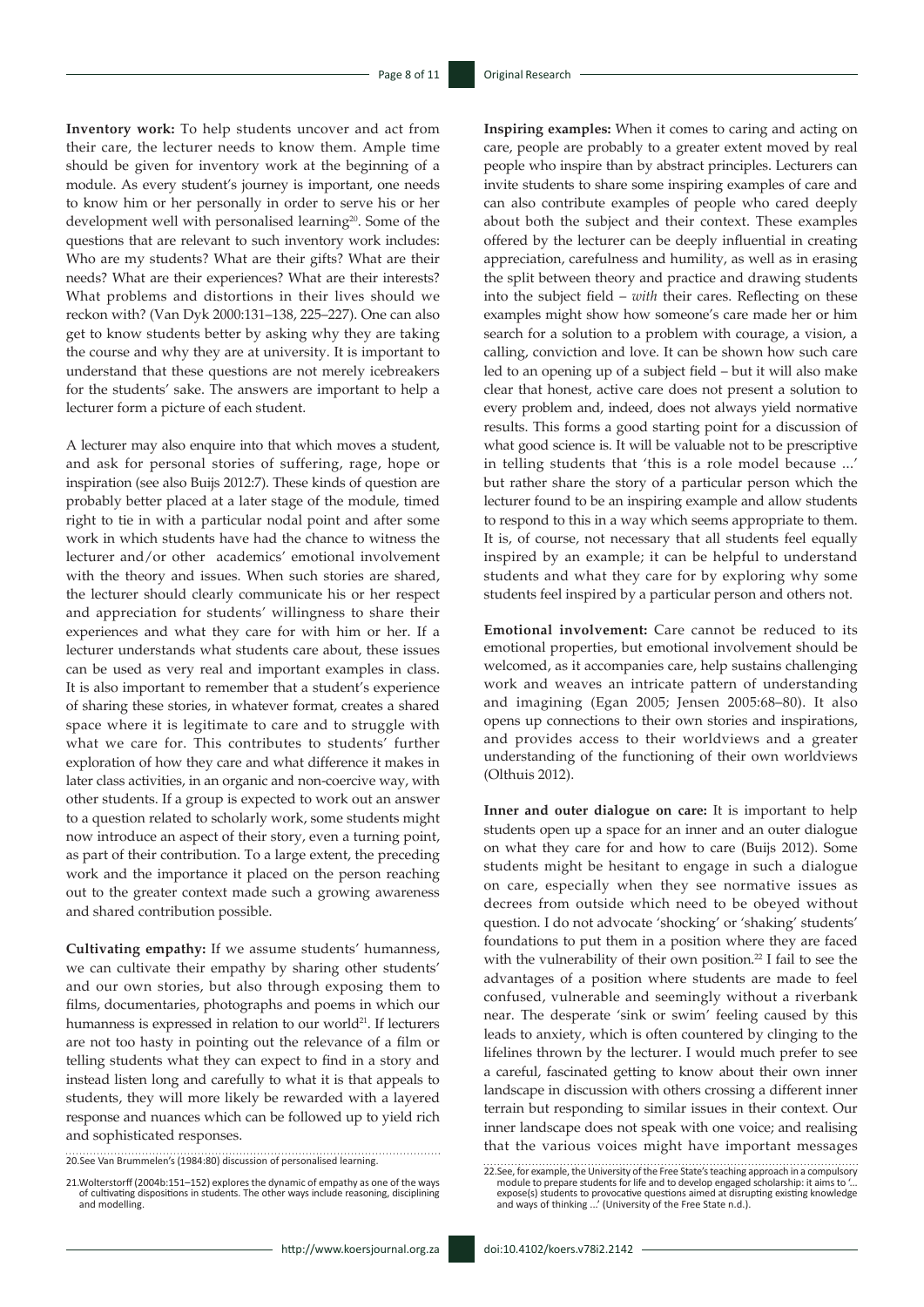and insights to take note of, as well as finding one's voice amongst them, is a major accomplishment to form the basis for an enriched and authentic engagement with our context and what we care for. As students allow more room for an inner dialogue, there is usually less resistance to hearing other voices from outside, which again can enrich an own response and call forth an own voice.

In this regard, it may be helpful to introduce the following four questions: What are my talents and gifts? What are my interests? What sort of personality do I have? What opportunities am I provided with and with what needs am I confronted? These questions are based on Van Dyk's (2000:36–37) understanding of a person's calling to do something, related to what a person is equipped for. These questions can form part of the inventory work (see above) and it can also accompany students throughout their journey, to be deepened and altered as they read their own stories and emotions in continuous interaction with these answers and other stories.

Keeping a journal where students are invited to respond to a variety of specific questions as well as to the academic texts generally whilst keeping their calling, inspirations and various voices in mind, can be very powerful in helping students to 'see where they are going', especially when they sometimes feel lost or confused. Such a journal strengthens their involvement with their own growth, other's ideas and insights and the scholarly work they are busy with.

## **Unfolding a student's own style of moving between theory and experience**

In teaching for a transformative engagement with the world, lecturers should help students unfold their own style of moving between theory and experience as they make use of various ways of knowing in developing an appropriate, careful and imaginative response to our world. The unique network of relevant norms facing each person in a particular situation invites someone's whole self to respond. Such a personal engagement cannot but include an imaginative framing and envisioning in which various ways of knowing interact in a multitude of ways (Seerveld 1980:138–155, 2000). Our experience of our context, what makes an appeal to us and how we respond, is opened up by all our ways of knowing. It is therefore important that all our ways of knowing are honoured and that students engage not only with their context but also with their own learning to wisely understand and transform our world. The school system tends to emphasise a theoretical as opposed to a naive way of knowing. University students often excel in theoretical thinking, but can be made aware of multiple ways of knowing (Blomberg 2005; Gardner 2012; McGilchrist 2009), also as different angles of approach, each with its own way of opening up reality in its distancing from concrete experience, as well as its own limitations.

Lecturers can help students by allowing them to make use of various ways of knowing in their exploration and expression

of them. Exercises in which an exploration of a particular theme or problem is approached and expressed through more than one way of knowing allow students to compare what is made visible and what is neglected in the respective ways of knowing, as well as what gets lost in translation. Personal preferences, talents, cultural dispositions and a gradual emergence of an own pattern and rhythm of exploration can offer important opportunities for growth when noted in a journal to which the lecturer can also provide feedback. This provides an opportunity for critical reflection on cultural pressures in terms of interpretation, as well as a renewed appreciation of other students' unique style of movement, which contributes to a communal response and engagement with our context and learning.

### **Enabling students to experience themselves as academic partners and formative agents**

Caring about the world and being aware of one's own style of moving between theory and experience are not enough to enable students to engage transformatively with their context. Responsible scholarship requires them to experience themselves as contributors to academic discussions and as formative agents and partners in our world. Movements such as postmodernism, feminism and post-colonialism highlights exclusionary and unjust practices in the construction of knowledge and sensitise us to the call for recognition from those at the margins. The importance of an inviting psychological and social space in which students feel as if their experience matters and can contribute to our understanding can hardly be overestimated (see Rule 2004), especially in a country like South Africa with its very recent history of marginalisation, also within Christian and Reformational circles.

Lecturers' role in this regard is important, but difficult: all students need to be welcomed in the academic world as partners in understanding and changing our world; we cannot be naive in assuming that all students enter the conversation from equally favourable positions, neither can we assume that we know the various patterns of exclusion well enough from our vantage point. Whilst it may be tempting to ignore conversations dealing with exclusion in an atmosphere of distrust, pointing out exclusionary patterns in academic conversations and its history can actually encourage students to participate in the academic discussion. Assignments in which students can play with different possibilities ('If Kant had lived in a township ...', 'If my parents had had access to Smith's ideas ...') can help to humanise theories, make visible the role of worldview and context in theory, as well as make students aware of the underdetermined nature of theories and more than one 'correct' answer. It may also be helpful if lecturers were to invite students to investigate role models and encourage students to organise themselves into action groups exploring opportunities and risks. If students are to engage with the world in a transformative way, it may be a good idea to invite students' parents, friends or siblings of students to witness and/or take part in some projects. Older students who successfully completed a course can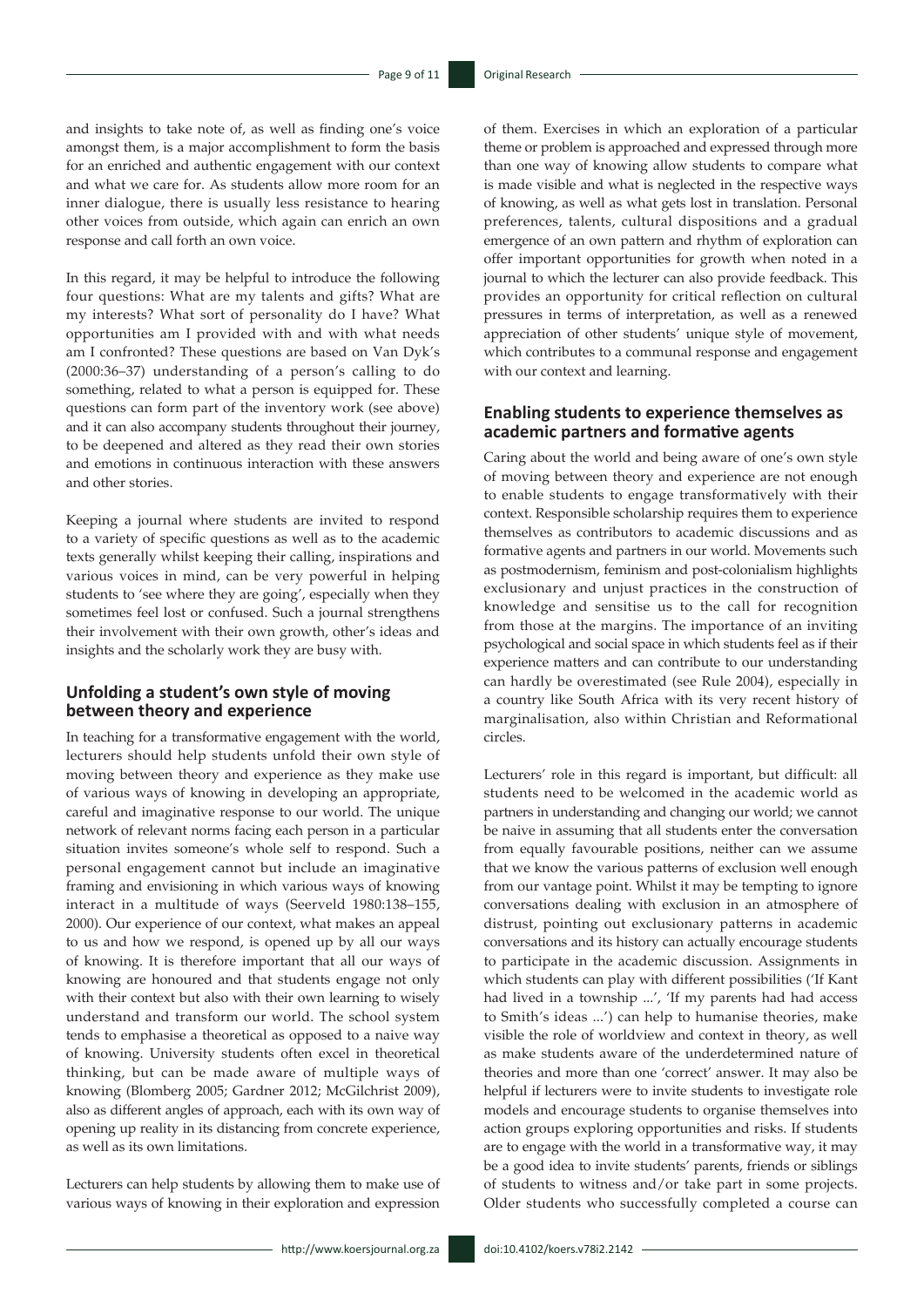also be invited to take part in projects as contributors or supporters, in this way decreasing the possible hierarchical distance between students and academics. Serving students require lecturers to adapt in order to meet students' needs through personalised learning (Van Brummelen 1984:80) and to carefully consider the ways in which peripheral members of the academic community should be invited to participate (Driscoll 2005:164–168).

# **A worldview in which the search for change is accompanied by normative sophistication/ faithfulness**

A worldview functions at a descriptive and a normative level (Olthuis 1985:3). To pursue an appropriate and faithful response to our convictions as to what the world should be like is often a complex and challenging matter. A Christian pedagogy in which lecturers accompany students as they make decisions should take into account the complexity of and conflicts in a person's worldview. In this regard, we should distinguish and recognise possible tensions between:

- Our worldview and our experience.
- • Worldviews and ideologies (Van der Walt 2008:75, 100–101; Goudzwaard, Vander Veenen & Van Heemst 2007:31–166 on ideologies).
- Manifest and embedded worldviews, where the latter is no longer recognised as a worldview and human assent is masked but still guides our action (Griffioen 2012, 23–51).
- The dimension of a deep, existential commitment and an intellectually coherent system in worldview (Buijs 2012).
- A person's worldview and his or her dissociation from it when she or he enters a social field in which another worldview is embodied (Buijs 2012:3–9).
- Our implicit emotionally based worldview and our explicitly confessed and articulated worldview (OIthuis 2012:5).

With such a multitude of possible tensions, lecturers can serve students by providing space for students to explore the various voices as they search for an authentic way of responding to their context in relationship to what they love. Students' transformative engagement with our context requires that both lecturers and students have an attitude of willingness to engage in an inner (conscience) and outer dialogue, as well as the exploration of patterns of life by means of narratives and personal examples and personal inspiration (Buijs 2012:7–9).

### **Reflecting teams**

The development of a suitable pedagogy requires lecturers to develop voluntary peer groups organically to reflect on teaching practices that encourage students to engage wisely with and transform our world. Such teams, which can include students, can make use of action research projects that stretch across institutions and specific fields of study to discuss what wise teaching in a specific context means. In this regard, the success of the Project for Enhancing Effective Learning (PEEL), founded in 1985 by teachers and academics as collaborative action-research about their shared concern

for passive, independent learning, might offer many ideas to be taken up in a higher education context (see their website <http://www.peelweb.org>).

# **Conclusion**

A transformative engagement with our context is a crucial part of a Christian (Reformational) orientation to life. If we follow Venter in viewing responsible scholarship as the task of the university, such an engagement should inform more than just the teaching of a 'Christian perspective' to students, often seen in higher education institutions with a Christian identity. We should serve all students by teaching in such a way that they not only understand but also engage with our context to transform our world as we become aware of suffering, injustice, love and hope. I have suggested that lecturers guide students in continuously delving into and acting from their care for the world by helping students uncover what they care for, exploring its emotional landscape and connecting it to other forms of care and scholarly work. Four further pedagogical suggestions that can be explored further to facilitate students' transformative and wise engagement with our context include unfolding their style of moving between theory and experience through multiple ways of knowing as they imagine appropriate responses to our world; enabling and inviting students to experience themselves as active partners in academic discussions and as formative agents in the world; honouring the complexity in the functioning of students' worldview as they normatively act in and on the world; and the development of peer groups to reflect on teaching practices that encourages higher education students to engage transformatively with their world. These suggestions will probably suit a Christian higher education institution very well but can also be enacted in higher education institutions with a secular or pluralist identity, with resulting new insights through which lecturers – both Christian and non-Christian – can grow.

# **Acknowledgements Competing interests**

The author declares that she has no financial or personal relationship(s) that may have inappropriately influenced her in writing this article.

# **References**

- Blomberg, D., 2005, 'Ways of wisdom: Multiple modes of meaning in pedagogy and andragogy', in J.H. Kok (ed.), *Ways of knowing in concert*, pp. 123–164, Dordt College Press, Sioux Center.
- Blomberg, D., 2007, *Wisdom and curriculum: Christian schooling after postmodernity*, Dordt College Press, Sioux Center.
- Buijs, G.J., 2012, 'Worldview, the credit crisis and the "unity of life". From "framework"<br>to "deep commitment", *Koers Bulletin for Christian Scholarship* 77(1), Art. #186,<br>9 pages. http://dx.doi.org/10.4102/koers.v77i1
- Byker, G.J., 2004, 'Academia coram Deo', in *Calvin College*, viewed 20 August 2013, from [http://www.calvin.edu/convocation/2004-05/september/address\\_2004sept7.pdf](http://www.calvin.edu/convocation/2004-05/september/address_2004sept7.pdf)
- Clouser, R.A., 2005, *The myth of religious neutrality: An essay on the hidden role of religious belief in theories*, University of Notre Dame, Notre Dame.
- Coletto, R., 2012, 'Christian attitudes in scholarship: The role of worldviews', *Koers – Bulletin for Christian Scholarship* 77(1), Art. #33, 10 pages. [http://dx.doi.org/](http://dx.doi.org/10.4102/koers.v77i1.33)  [10.4102/koers.v77i1.33](http://dx.doi.org/10.4102/koers.v77i1.33)
- Dooyeweerd, H., 1955, *A new critique of theoretical thought*, vols. I–IV, Paideia Press, Jordan Station.